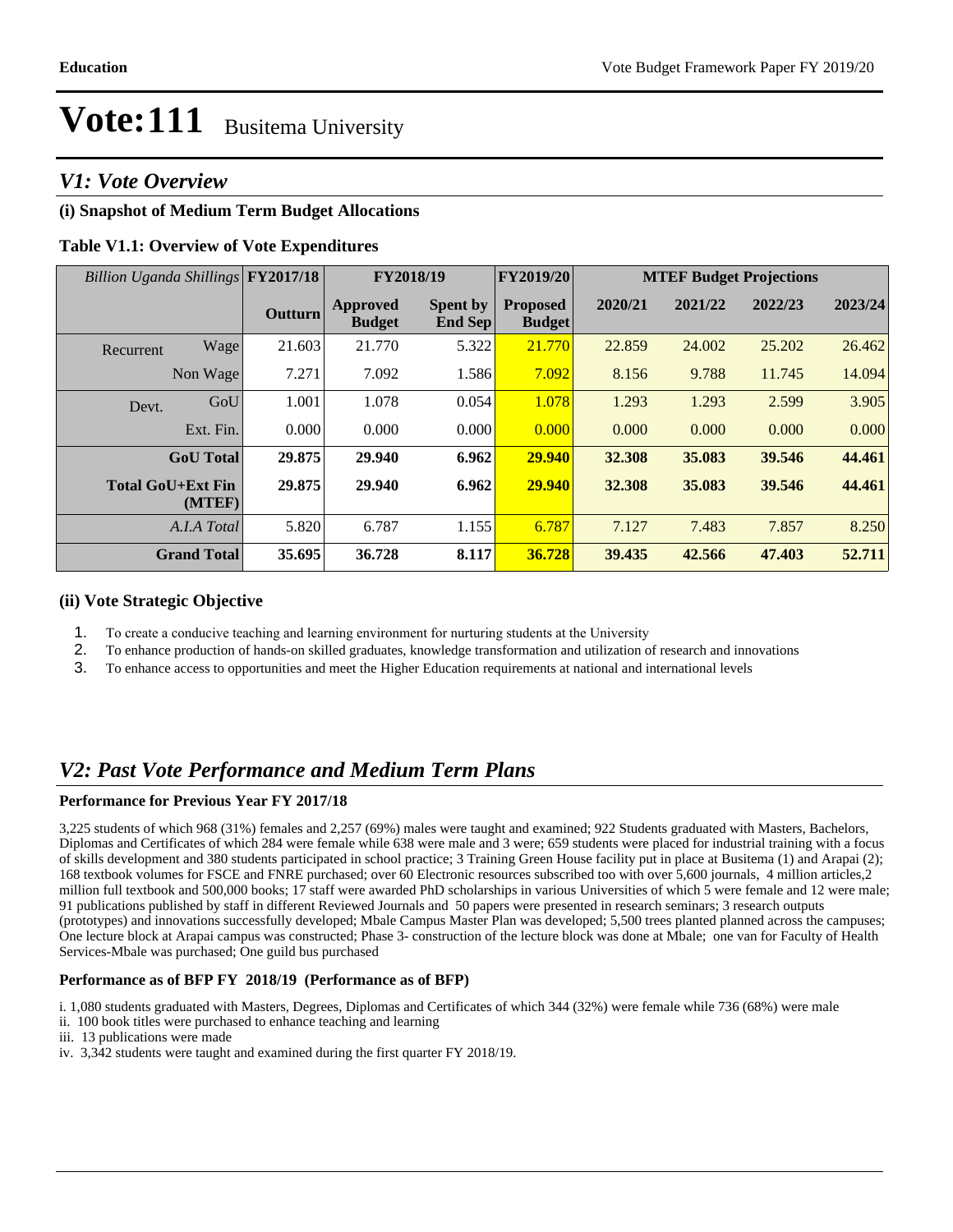#### **FY 2019/20 Planned Outputs**

3,804 students taught and examined for two (2) semesters; 1,200 students graduated of which 32% are female; 2,500 students admitted of which 775 females and 1725 males; 10 programmes developed and accredited and 6 reviewed; 100 copies of textbooks for the faculty of Health Sciences; 35,000 journals, 40,000 e books subscribed to and accessed paid; 415 first years given Vocational training before field attachment; 1,445 students attached to industries for hands on training; 637 proposals and projects for final year students vetted and approved; 320 students completed Teaching Practice of which 137 females and 183 males; 5 Programs Reviewed; 10 course unit put on e-learning; 140 publications published by staff in different Reviewed Journals with 30% of female; 140 researches posted on repository; 16 prototypes tested under TBIIC; 637 final year Project proposals veted and approved; TBIIC operationalized to skill the youth; 7 research outputs (prototypes) and innovations successfully developed into socially useful and commercialized with the community; 5 Exhibitions done targeting the community and industry done; 22 demonstration sites and outreach centers established and implemented with the community and industry; 2,235 stakeholders reached during outreach of which 760 females and 1475 males; 300 farmers in trained in modern farming technologies by FAAS and 200 farmers trained in climate smart agriculture by FNRE during community outreach; 200 members trained in 2 parishes on green technology by FAAS; 350 students placed at cobers sites by FHS; 5,500 Trees maintained to conserve the Environment at Kalaki site and other campus boundaries; Raising of 7,000 tree seedlings of mvule and other endangered indigenous trees; Annual financial statements prepared & 9 months & 6 months interims accounts produced and Submitted; 4 policies developed and approved by Council; One strategic plan for FY 2020/21-2024/25 developed; 4 Quarterly Performance reports prepared; 4 quarterly, 1 annual Audit reports produced; 90 percent of Audit recommendations implemented by management; 2,000 students and sensitized about HIV/AIDS and Gender; 5 Gender & HIV/AIDS clubs created and supported;1 Mater plan for Nagongera Developed; Phase 4: Construction of a lecture block at Mbale School of Health Sciences at UGX. 700,000,000 (UGX. 200 M from Faculty AIA);Construction lecturer complex at Namasagali Phase one UGX. 200,000,000; Completion lecturer block at Pallisa UGX. 120,000,000; 340 fabricated lecture room chairs UGX. 50,000,000; Support to Income Generating Project -Holding Company UGX.100,000,000; Purchase of one vehicle UGX. 163,479,998; Purchase of laboratory equipment for FAAS and FHS UGX. 240,000,000

Mater plan for Nagongera Developed; Phase 4: Construction of a lecture block at Mbale School of Health Sciences at UGX. 700,000,000 (UGX. 200 M from Faculty AIA); Construction lecturer complex at Namasagali Phase one UGX. 200,000,000; Completion lecturer block at Pallisa UGX. 120,000,000; 340 fabricated lecture room chairs UGX. 50,000,000; Support to Income Generating Project -Holding Company UGX.100,000,000; Purchase of one vehicle UGX. 163,479,998; Purchase of laboratory equipment for FAAS and FHS UGX. 240,000,000

#### **Medium Term Plans**

The University will focus on research and outreach activities to improve on innovation. Specifically it will focus on: a) Construction of Medical and equipping Laboratory Block for Medical School to support pre-service and in-service training thus enhancing the adoption and diffusion of biomedical technology in the country b) Commercialization of teaching farm at Arapai to enhance production of hands-on skilled graduates, knowledge transformation and utilization of research and innovations c) Operationalization of University Technology, Business and Innovations Incubation Centre and demonstration farm to nurture innovative agro-technology based ideas into viable commercialized new technologies d) Commercialization of the ginnery and construction of textile mill at Busitema Campus to improve on research and training in textile technologies e) Establishment of Postgraduate School f) Establishment of model villages

#### **Efficiency of Vote Budget Allocations**

The University will focus on investment in ICT infrastructure to reduce the costs of managing a multi campus model University. This will also help in integrating ICT in learning through use of e-learning for some cross-cutting courses to address the future low staffing levels.

#### **Vote Investment Plans**

Operationalization of TBIIC is partly funded under ADBHEST with only UGX. 162 million in FY 2017/18. The Centre will nurture innovative agro-technology based ideas into viable commercialized new technologies in line with BUBU policy. The centre will also will facilitate the creation of job opportunities for startups and growing entrepreneurs. This is one of the key priority area under ESSP (2017-2020) strategic objective 2 (Vii)), NRMManifesto section 11 (i)

#### **Major Expenditure Allocations in the Vote for FY 2019/20**

The University will continue to fund teaching and learning and research and outreach all geared towards value addition and competitiveness in critical national development priorities of human capital development and improved livelihood. The University will support the operationalization of Technology Business Innovation Incubation Center (TBIIC) to nurture innovative agro-technology based ideas into viable commercialized new technologies in line with BUBU policy.

#### **V3: PROGRAMME OUTCOMES, OUTCOME INDICATORS AND PROPOSED BUDGET ALLOCATION**

#### **Table V3.1: Programme Outcome and Outcome Indicators**

**Vote Controller :**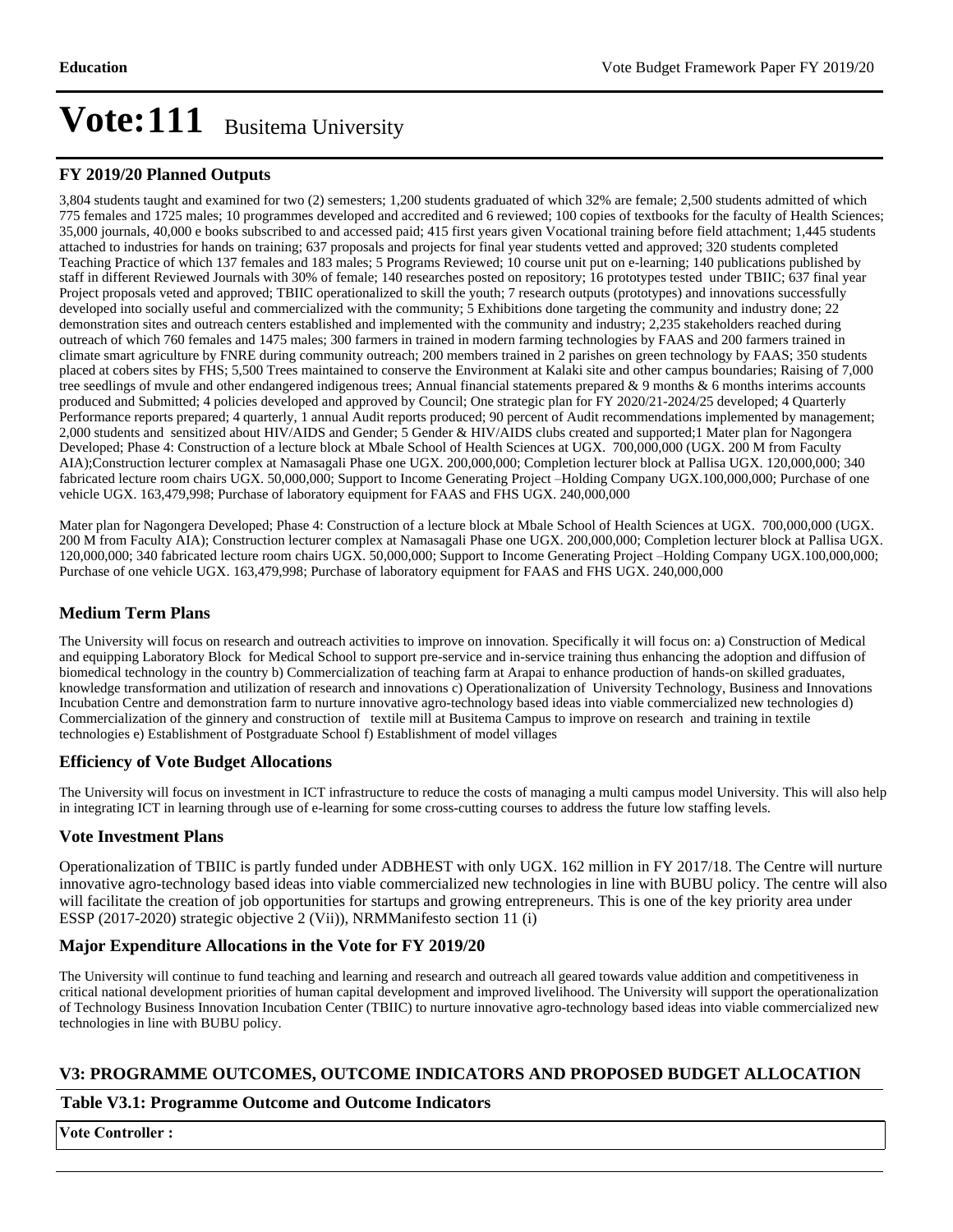| Programme:                                                                                            | 51 Delivery of Tertiary Education and Research                                                                                                                                                                                                                                                                                        |                          |                  |                 |                          |                          |                          |  |
|-------------------------------------------------------------------------------------------------------|---------------------------------------------------------------------------------------------------------------------------------------------------------------------------------------------------------------------------------------------------------------------------------------------------------------------------------------|--------------------------|------------------|-----------------|--------------------------|--------------------------|--------------------------|--|
| <b>Programme Objective:</b>                                                                           | Achieving Excellence in Teaching and Learning; Promote University Visibility and Student Campus Life<br>Experiences; Strengthening and Expanding Research, Innovation, Partnerships and Extension; Attracting,<br>Motivating and Retaining Staff and Developing a Framework for Building Visionary Leadership and<br>Governance Space |                          |                  |                 |                          |                          |                          |  |
| <b>Responsible Officer:</b>                                                                           | Matsiko Abert Mutugwire                                                                                                                                                                                                                                                                                                               |                          |                  |                 |                          |                          |                          |  |
| <b>Programme Outcome:</b>                                                                             | Increased competitive & employable graduates                                                                                                                                                                                                                                                                                          |                          |                  |                 |                          |                          |                          |  |
| Sector Outcomes contributed to by the Programme Outcome                                               |                                                                                                                                                                                                                                                                                                                                       |                          |                  |                 |                          |                          |                          |  |
| 1. Increased enrolment for male and female at all levels                                              |                                                                                                                                                                                                                                                                                                                                       |                          |                  |                 |                          |                          |                          |  |
|                                                                                                       | <b>Performance Targets</b>                                                                                                                                                                                                                                                                                                            |                          |                  |                 |                          |                          |                          |  |
| <b>Programme Performance Indicators (Output)</b>                                                      | 2017/18<br><b>Actual</b>                                                                                                                                                                                                                                                                                                              | 2018/19<br><b>Target</b> | <b>Base year</b> | <b>Baseline</b> | 2019/20<br><b>Target</b> | 2020/21<br><b>Target</b> | 2021/22<br><b>Target</b> |  |
| 3.6%<br>• Rate of equitable enrolment and graduation at<br>$3\%$<br>3%<br>tertiary level              |                                                                                                                                                                                                                                                                                                                                       |                          |                  |                 | 3%                       |                          |                          |  |
| 3%<br>• Rate of research, Publication and innovations<br>$5\%$<br>5%<br>rolled out for implementation |                                                                                                                                                                                                                                                                                                                                       |                          |                  |                 | 5%                       |                          |                          |  |
| $\theta$<br>• National, regional and Global Ranking<br>50<br>50                                       |                                                                                                                                                                                                                                                                                                                                       |                          |                  |                 | 50                       |                          |                          |  |

#### **Table V3.2: Past Expenditure Outturns and Medium Term Projections by Programme**

| Billion Uganda shillings                       | 2017/18        | 2018/19                                   |        | 2019-20                          | <b>MTEF Budget Projections</b> |         |         |         |
|------------------------------------------------|----------------|-------------------------------------------|--------|----------------------------------|--------------------------------|---------|---------|---------|
|                                                | <b>Outturn</b> | <b>Approved Spent By</b><br><b>Budget</b> | End O1 | <b>Proposed</b><br><b>Budget</b> | 2020-21                        | 2021-22 | 2022-23 | 2023-24 |
| <b>Vote:111 Busitema University</b>            |                |                                           |        |                                  |                                |         |         |         |
| 51 Delivery of Tertiary Education and Research | 29.828         | 29.940                                    | 6.960  | 29.940                           | 32.308                         | 35.083  | 39.546  | 44.461  |
| Total for the Vote                             | 29.828         | 29.940                                    | 6.960  | <b>29.940</b>                    | 32.308                         | 35.083  | 39.546  | 44.461  |

#### **V4: SUBPROGRAMME PAST EXPENDITURE OUTTURNS AND PROPOSED BUDGET ALLOCATIONS**

#### **Table V4.1: Past Expenditure Outturns and Medium Term Projections by SubProgramme**

| <b>Billion Uganda shillings</b>                                  | 2017/18        | FY 2018/19            |                             | 2019-20                          | <b>Medium Term Projections</b> |         |         |             |
|------------------------------------------------------------------|----------------|-----------------------|-----------------------------|----------------------------------|--------------------------------|---------|---------|-------------|
|                                                                  | Outturn Budget | <b>Approved Spent</b> | $\bf{By}$<br><b>End Sep</b> | <b>Proposed</b><br><b>Budget</b> | 2020-21                        | 2021-22 | 2022-23 | $2023 - 24$ |
| <b>Programme: 51 Delivery of Tertiary Education and Research</b> |                |                       |                             |                                  |                                |         |         |             |
| 01 Headquarters                                                  | 28.827         | 28.863                | 6.906                       | 28.863                           | 31.015                         | 33.790  | 36.947  | 40.556      |
| 1057 Busitema University Infrastructure Dev't                    | 0.742          | 0.000                 | 0.000                       | 0.000                            | 0.000                          | 0.000   | 0.000   | 0.000       |
| 1466 Institutional Support to Busitema University -<br>Retooling | 0.258          | 1.078                 | 0.054                       | 1.078                            | 1.293                          | 1.293   | 2.599   | 3.905       |
| <b>Total For the Programme: 51</b>                               | 29.828         | 29.940                | 6.960                       | 29.940                           | 32.308                         | 35.083  | 39.546  | 44.461      |
| <b>Total for the Vote:111</b>                                    | 29.828         | 29.940                | 6.960                       | 29.940                           | 32.308                         | 35.083  | 39.546  | 44.461      |

#### **Table V4.2: Key Changes in Vote Resource Allocation**

| Major changes in resource allocation over and above the | Justification for proposed Changes in Expenditure and |
|---------------------------------------------------------|-------------------------------------------------------|
| previous financial year                                 | <b>Outputs</b>                                        |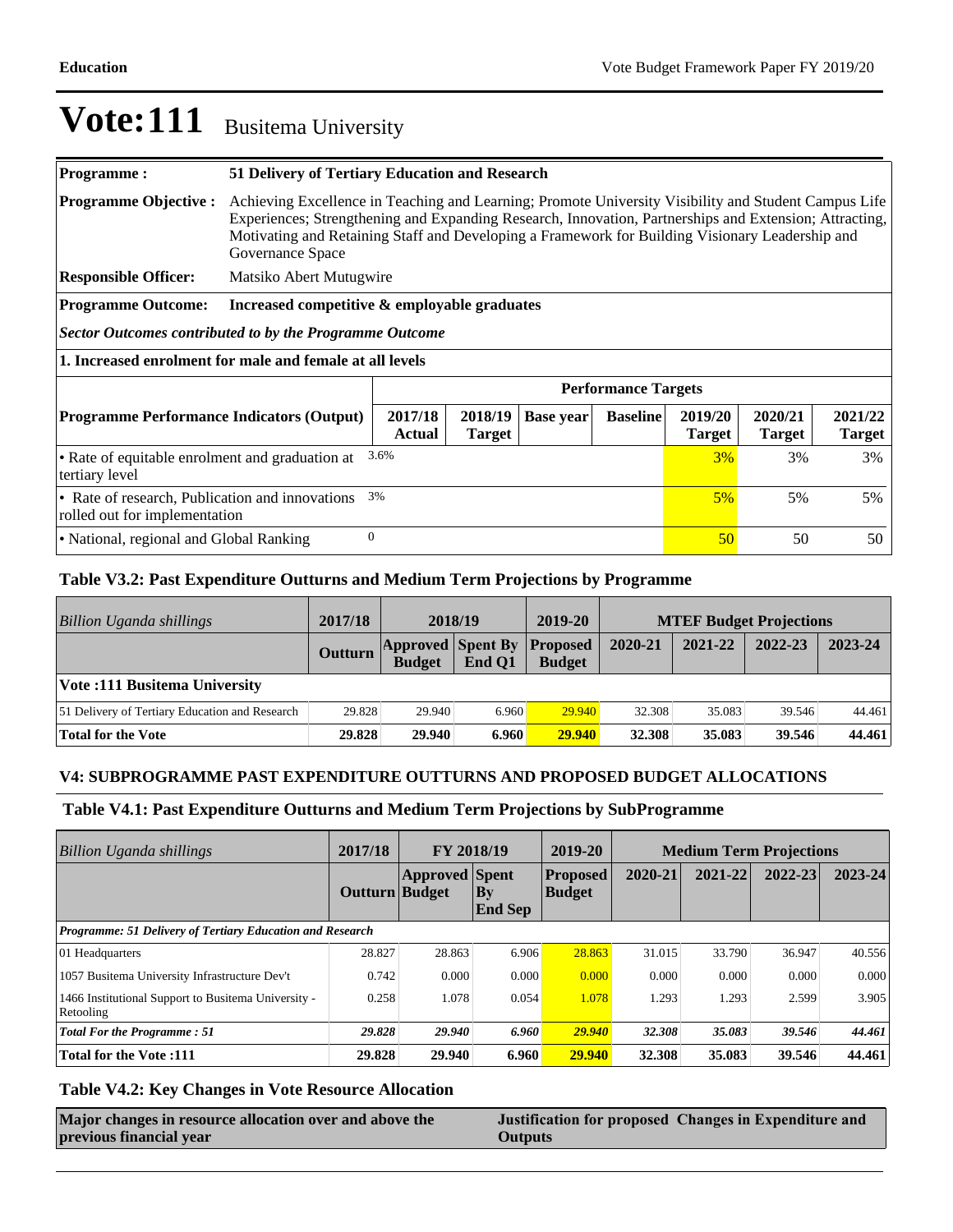| Vote :111 Busitema University                                                    |                                                                                               |  |  |  |
|----------------------------------------------------------------------------------|-----------------------------------------------------------------------------------------------|--|--|--|
| Programme: 51 Busitema University                                                |                                                                                               |  |  |  |
| <b>Output: 02 Research, Consultancy and Publications</b>                         |                                                                                               |  |  |  |
| (0.074)<br>Change in Allocation (UShs Bn):                                       | It was shifted to purchase laboratories equipment to speed up<br>research                     |  |  |  |
| Output: 77 Purchase of Specialised Machinery & Equipment                         |                                                                                               |  |  |  |
| Change in Allocation (UShs Bn):<br>(0.148)                                       | It was reduced since ADB-HEST is going to equip some<br>laboratories                          |  |  |  |
| <b>Output: 78 Purchase of Office and Residential Furniture and Fittings</b>      |                                                                                               |  |  |  |
| 0.019<br>Change in Allocation (UShs Bn):                                         | It was increase to match with the new lecture rooms<br>constructed                            |  |  |  |
| Output: 80 Construction and rehabilitation of learning facilities (Universities) |                                                                                               |  |  |  |
| Change in Allocation (UShs Bn):<br>(0.070)                                       | With the handover of ADB-HEST structures, there no need<br>for converting houses into offices |  |  |  |
| <b>Output: 81 Lecture Room construction and rehabilitation (Universities)</b>    |                                                                                               |  |  |  |
| 0.186<br>Change in Allocation (UShs Bn):                                         | To complete the structures to usable level                                                    |  |  |  |

### **Table V4.3: Major Capital Investment (Capital Purchases outputs over 0.5Billion)**

| FY 2018/19                                                                                                                                                                                                                                      | FY 2019/20                                                                                                                                                                                                                                                        |                                                    |                                            |  |  |  |  |  |
|-------------------------------------------------------------------------------------------------------------------------------------------------------------------------------------------------------------------------------------------------|-------------------------------------------------------------------------------------------------------------------------------------------------------------------------------------------------------------------------------------------------------------------|----------------------------------------------------|--------------------------------------------|--|--|--|--|--|
| <b>Appr. Budget and Planned Outputs</b>                                                                                                                                                                                                         |                                                                                                                                                                                                                                                                   | <b>Expenditures and Achievements</b><br>by end Sep | <b>Proposed Budget and Planned Outputs</b> |  |  |  |  |  |
| <b>Vote 111 Busitema University</b>                                                                                                                                                                                                             |                                                                                                                                                                                                                                                                   |                                                    |                                            |  |  |  |  |  |
| Programme: 51 Delivery of Tertiary Education and Research                                                                                                                                                                                       |                                                                                                                                                                                                                                                                   |                                                    |                                            |  |  |  |  |  |
|                                                                                                                                                                                                                                                 | Project : 1466 Institutional Support to Busitema University - Retooling                                                                                                                                                                                           |                                                    |                                            |  |  |  |  |  |
| <b>Output: 81 Lecture Room construction and rehabilitation (Universities)</b>                                                                                                                                                                   |                                                                                                                                                                                                                                                                   |                                                    |                                            |  |  |  |  |  |
| Phase 3: Construction of a lecture block at Mbale<br>School of Health Sciences at UGX. 480m, Phase<br>3: Completion of phase 1 of a lecture block at<br>Arapai campus at UGX. 150m and Construction<br>lecturer block at Pallisa UGX. 120m done | <i>i.</i> Phase 4: Construction of a lecture block<br>at Mbale School of Health Sciences at<br>UGX. 700,000,000<br>ii. Construction lecturer complex at<br>Namasagali Phase one UGX. 200,000,000<br>iii. Completion lecturer block at Pallisa<br>UGX. 150,000,000 |                                                    |                                            |  |  |  |  |  |
| <b>Total Output Cost(Ushs</b><br>Thousand):                                                                                                                                                                                                     | 0.750                                                                                                                                                                                                                                                             | 0.000                                              | 0.893                                      |  |  |  |  |  |
| Gou Dev't:                                                                                                                                                                                                                                      | 0.664                                                                                                                                                                                                                                                             | 0.000                                              | 0.850                                      |  |  |  |  |  |
| Ext Fin:                                                                                                                                                                                                                                        | 0.000                                                                                                                                                                                                                                                             | 0.000                                              | 0.000                                      |  |  |  |  |  |
| A.I.A:                                                                                                                                                                                                                                          | 0.086                                                                                                                                                                                                                                                             | 0.000                                              | 0.043                                      |  |  |  |  |  |

### *V5: VOTE CHALLENGES FOR 2019/20 AND ADDITIONAL FUNDING REQUESTS*

**Vote Challenges for FY 2019/20**